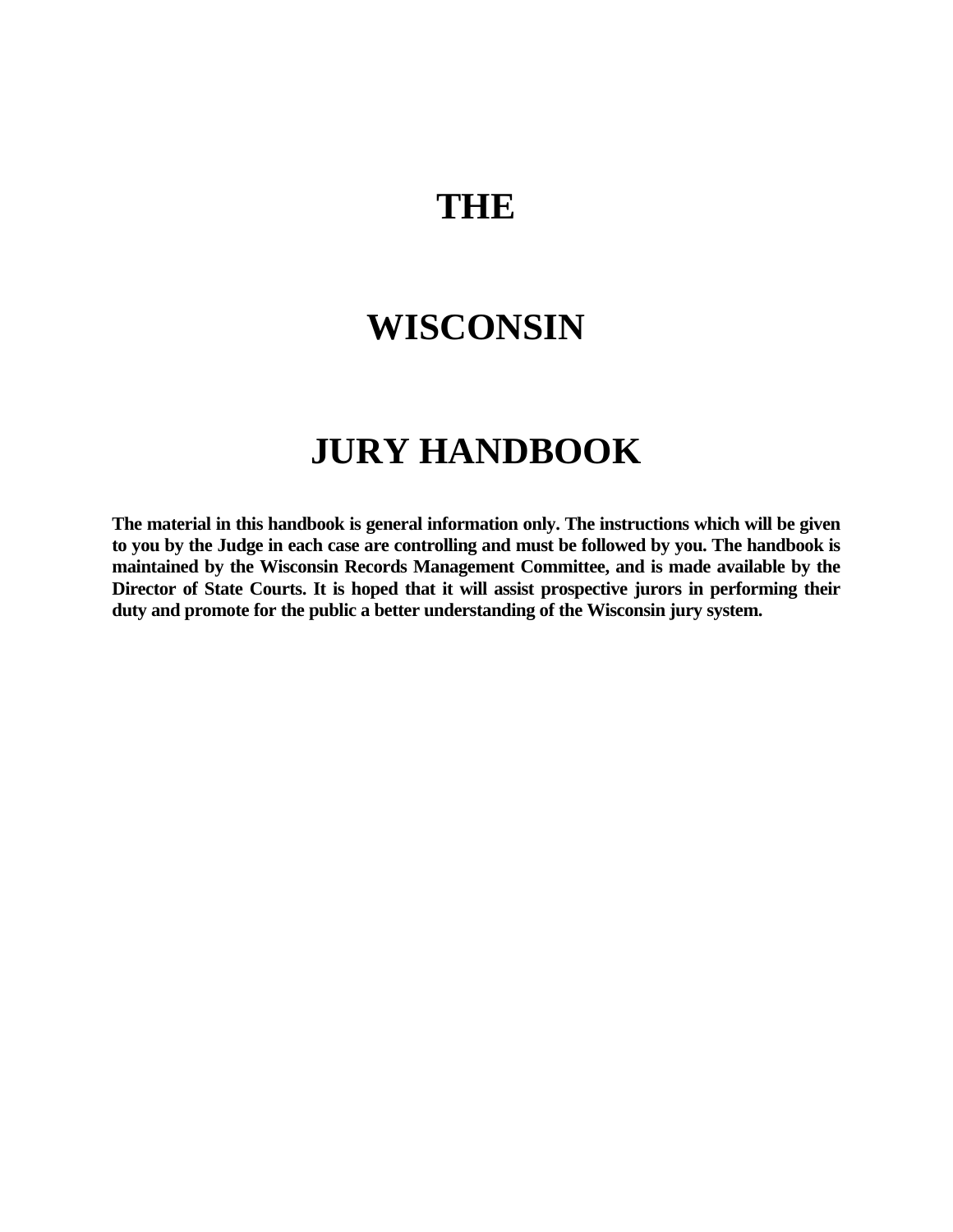## **INTRODUCTION**

You have been summoned to serve as a juror in the circuit courts of the State of Wisconsin. This handbook will explain to you your function as a juror in a general way and will help you understand how trials are conducted.

You will be performing one of the highest duties in our democratic system of government. You will experience problems and have questions, but there will be people available to assist you. Your service will be an education and should bring you a sense of great satisfaction and contribution to our society.

Unless you have a very serious conflict, you will be expected to serve as a juror. Each citizen has a stake in the court system. Someday you may be involved in a court case, and you will want people like yourself to act as jurors in your case.

**Please note: If you have a disability which will require an accommodation by the court to allow you to serve as a juror, please contact as soon as possible either the Clerk of Circuit Courts or the Americans with Disabilities Coordinator for your county.**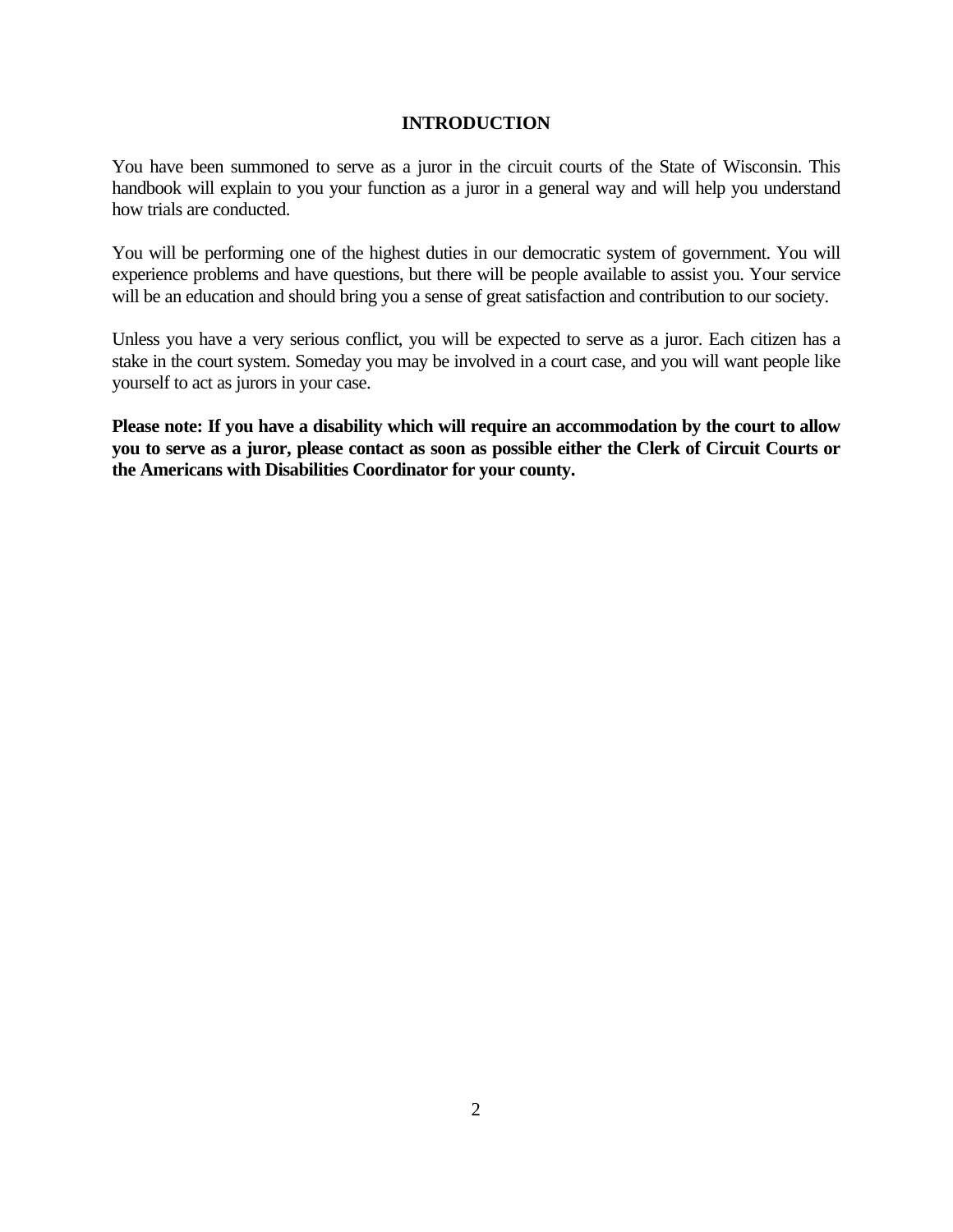#### **LENGTH OF SERVICE**

Under Wisconsin law, jurors are eligible for up to five (5) days of service within a one month period or until the case they are serving on is over. You may only be required to serve as a juror one month in a four year period.

Some counties, however, have adopted a system known as "one day/one trial"\*. Under this system a juror may only be asked to serve one day or until the case they are serving on is over. A citizen will be eligible to serve again after four years.

A "day of service" means a day of attendance, not necessarily of actual service on a jury panel. Often the days will not be in succession. If you are selected for a jury panel, you will serve until that case is done. If you are not selected, you are usually excused within one to two hours and will probably be asked to return on another day. Most trials last only one day. When a trial does last longer, the Judge usually adjourns so that you can return home each day at a reasonable hour.

In many counties you will not be summoned to a specific case but be asked to appear as part of a larger jury pool. You may be assigned to participate in voir dire (pronounced vwor deer) for one case before one Judge, and, if not selected, assigned to another case before a different Judge.

Once summoned to serve as a potential juror you will receive more detailed information regarding parking, time to appear, and perhaps a phone number to call to know whether you should report as summoned.

## **DELAYS**

Resolving legal disputes is complex and can be unpredictable. Often, cases are settled at the very last minute - "on the courthouse steps." When the jury is actually ready to hear the case, the parties often work out a last-minute compromise rather than gamble on what the jury will decide. Usually you will not be told what the settlement is - you may have to hear a similar case later and should not be influenced by what was worked out in a different case. These settlements may seem very inconvenient to you, especially if you are at the

#### **5 DAYS**

#### **ONE DAY/ONE TRIAL**

**\*Underlined words are explained further in the Definitions section.**

### **DAY OF SERVICE**

## **COUNTY-SPECIFIC INFORMATION**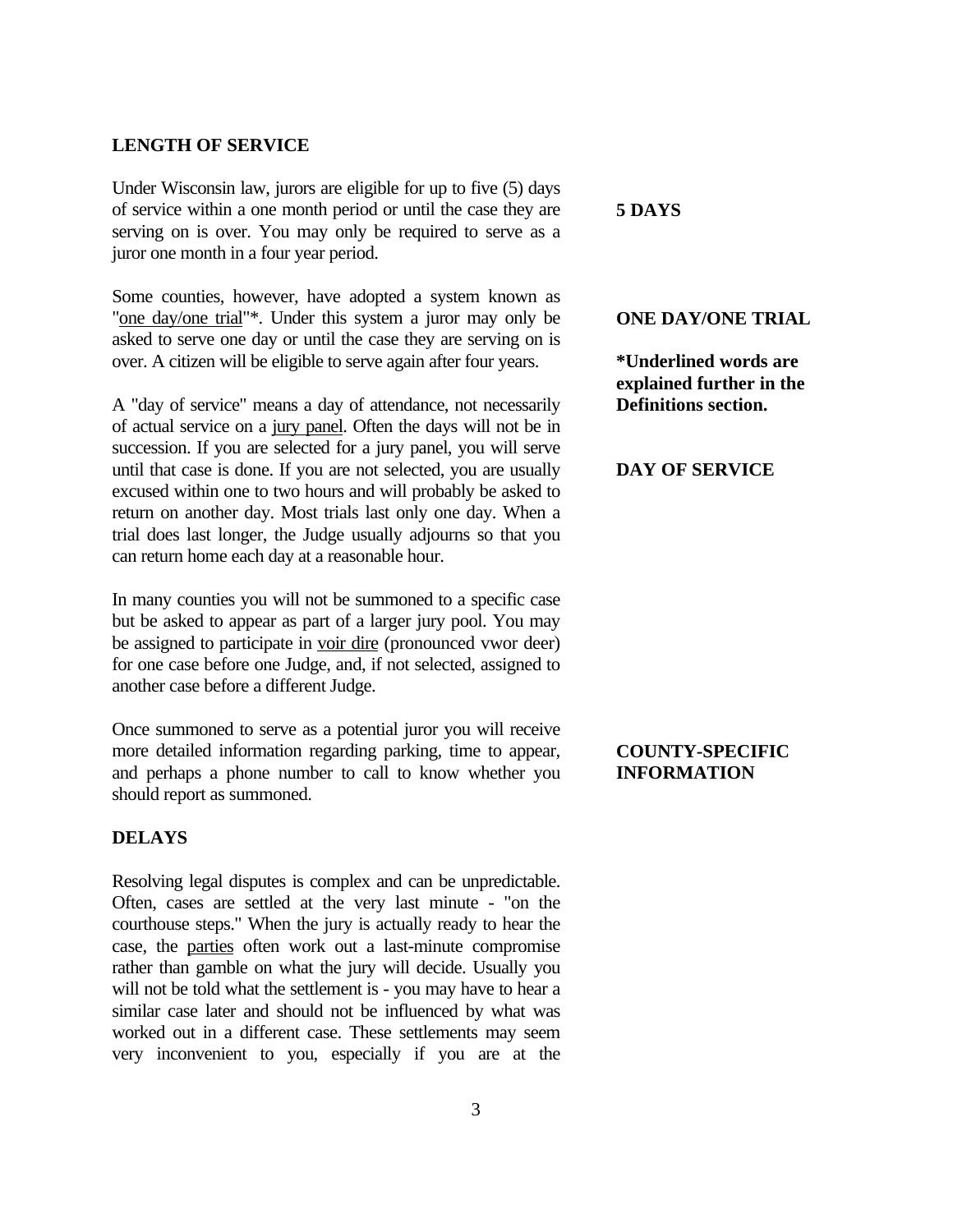courthouse waiting; but such settlements usually save your time and that of all the trial participants - and the taxpayers' money.

There may also be delays during the trial: witnesses may not have arrived; the Judge may have to answer a legal question which if heard by the jury might influence their decision; discussions about what **testimony** may be presented to the jury; or there may just need to be a break by all the participants from the intense concentration required during the trial. Whatever the reason, the delays sometimes save time. In any event, the Judge understands the inconvenience and annoyance caused by long delays and will try to keep these to a minimum.

### **TYPES OF CASES**

There are basically two types of cases - criminal and civil. In a criminal case the plaintiff is seeking the conviction of a party accused of committing a crime or violating a state statute or a county, city or village ordinance. In a criminal case the plaintiff is the State of Wisconsin and is represented by the District Attorney or by an Assistant District Attorney. The State is seeking the conviction of a party accused of committing a crime. In a violation of a county, city, or village ordinance, the plaintiff may be represented by the District Attorney, Assistant District Attorney, or other attorney hired by the local government.

The jury in a criminal case decides if the defendant is guilty or not guilty as to each charge or count against the defendant. The penalty, if any, is the sole responsibility of the Judge and should not concern you as a juror.

In a criminal case, the defendant is presumed innocent unless the defendant is proven guilty "beyond a reasonable doubt." If the charge has not been proven beyond a reasonable doubt, then you must find the accused not guilty; if the charge has been adequately proved, then you should find the accused guilty.

Traffic offenses and ordinance violations may also be presented to a jury. In all of these trials, the jury also decides whether the defendant is guilty or not guilty of each charge.

Civil cases result from disagreements between two or more

## **DELAYS CAN SAVE TIME AND MONEY**

## **CRIMINAL CASES**

## **INNOCENT UNLESS PROVEN GUILTY**

## **TRAFFIC AND ORDINANCE OFFENSES**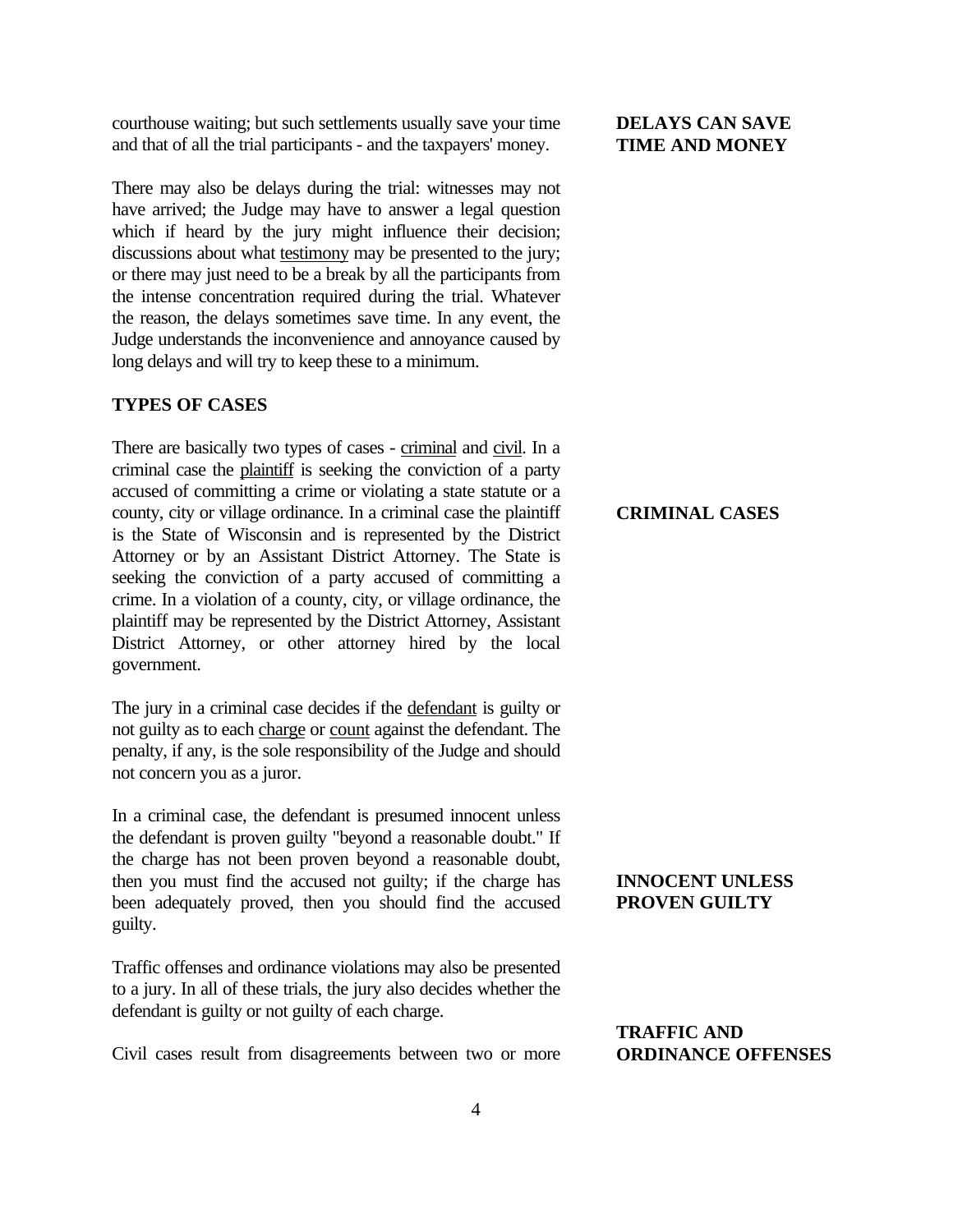parties and include actions relating to marriage, real estate, contracts, injuries, and money. The plaintiff is the party who starts the law suit by filing a complaint; the defendant is the party being sued by the plaintiff. The defendant files an answer if the defendant denies any part of the plaintiff's claim, and sometimes files a counterclaim which is a claim directed back against the plaintiff.

Your duty in a civil case is to decide what actually happened, since the parties do not agree with each other on the facts. The Judge gives you the legal rules, and you apply those rules to the evidence to reach a conclusion. The jury will be asked to draw conclusions from the evidence and often to say how much money will compensate a party for a wrong or injury.

A party may choose to present their complaint to a jury without the assistance of an attorney. You as a potential juror must not make any assumption about the credibility of the facts of the case or of the parties themselves because one may be represented by an attorney and one may not be represented by an attorney.

## **PROCEDURE OF A JURY TRIAL**

The rules for jury trials come from the law, tradition, and experience. In summary, the steps are as follows:

#### *Jury Selection*

- 1. Jurors are sworn to answer truthfully all questions about their qualifications for the case.
- 2. The Judge and parties ask questions of the prospective jurors (voir dire).
- 3. The Judge excuses a limited number of jurors which each lawyer has a right to ask be excused without giving a reason (peremptory challenges); the lawyer may also excuse additional jurors who the lawyer may think may not be impartial in the case (challenges for cause).
- 4. The final jury panel is then selected and sworn to fairly and impartially decide the case.

## **CIVIL CASES**

## **NOT ALL PARTIES HAVE AN ATTORNEY**

#### **THE JURY IS SELECTED**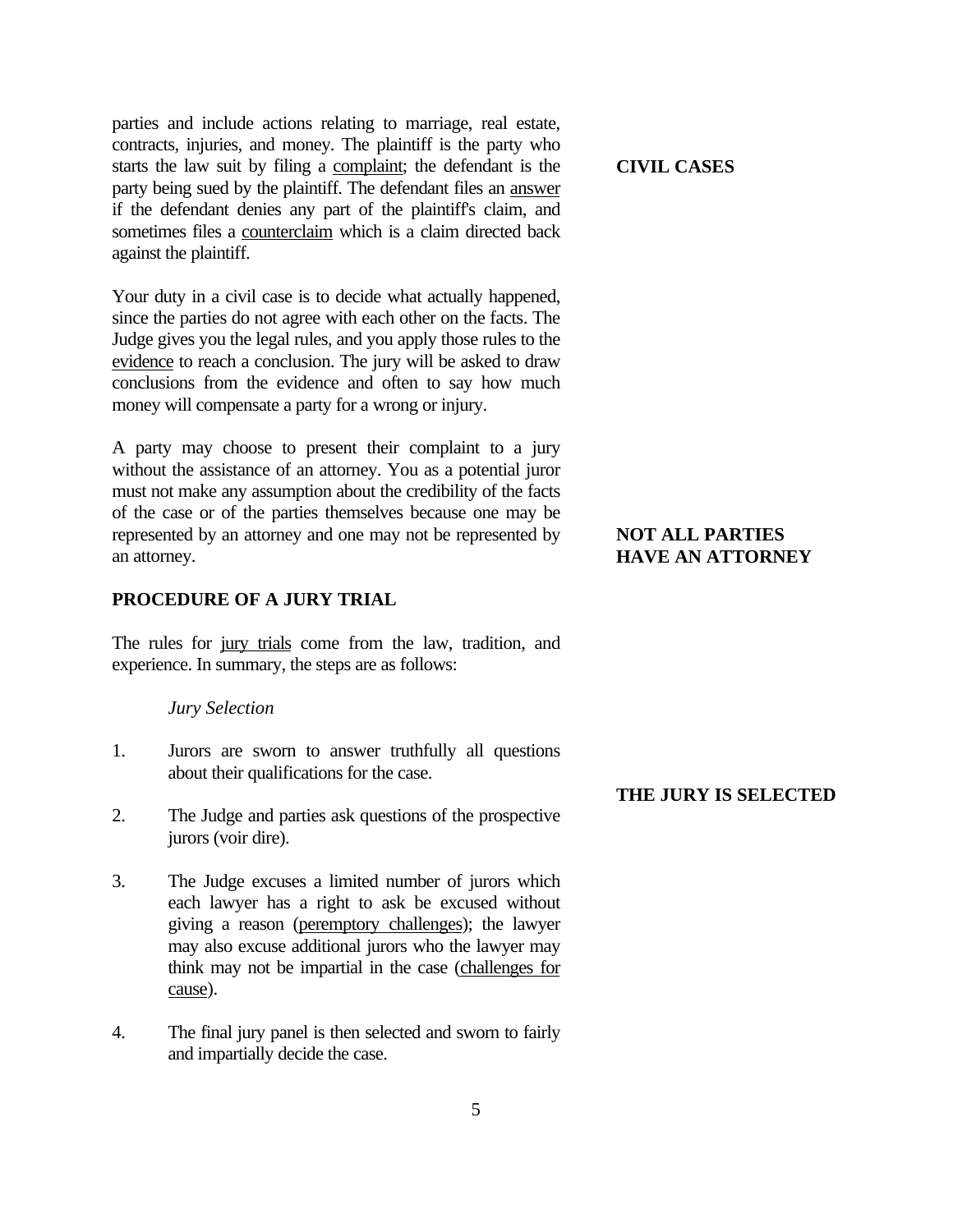## *The Trial*

- 1. The parties say what they think they will prove (opening statements).
- 2. Evidence is presented.
- 3. The parties summarize what they think the evidence has shown and try to persuade the jury (closing statements or arguments).
- 4. The Judge instructs the jury on the law that applies to the case.

#### *Jury Deliberation*

- 1. The jury selects a foreperson.
- 2. The evidence and instructions are discussed and the jurors try to reach agreement.
- 3. The verdict is agreed upon.
- 4. The verdict is presented to the Judge in the courtroom.
- 5. The jury is excused.

## **JURY SELECTION**

You are one of a group of eligible citizens, chosen at random by the Clerk of Circuit Courts, who are called upon to be available to form a jury.

After you have reported to a courtroom, you will remain on the benches in the back of the courtroom until you are called to be seated in the jury box or until you are excused by the Judge. All potential jurors are sworn to answers questions honestly about their qualifications to serve. This process of questioning is called voir dire and means literally "to speak the truth." The purpose is to determine whether anything might influence your judgment toward or against any of the parties in the trial.

The Judge will acquaint you with the parties, the circumstances

## **BOTH SIDES PRESENT THEIR CASE**

## **THE JURY MAKES A DECISION**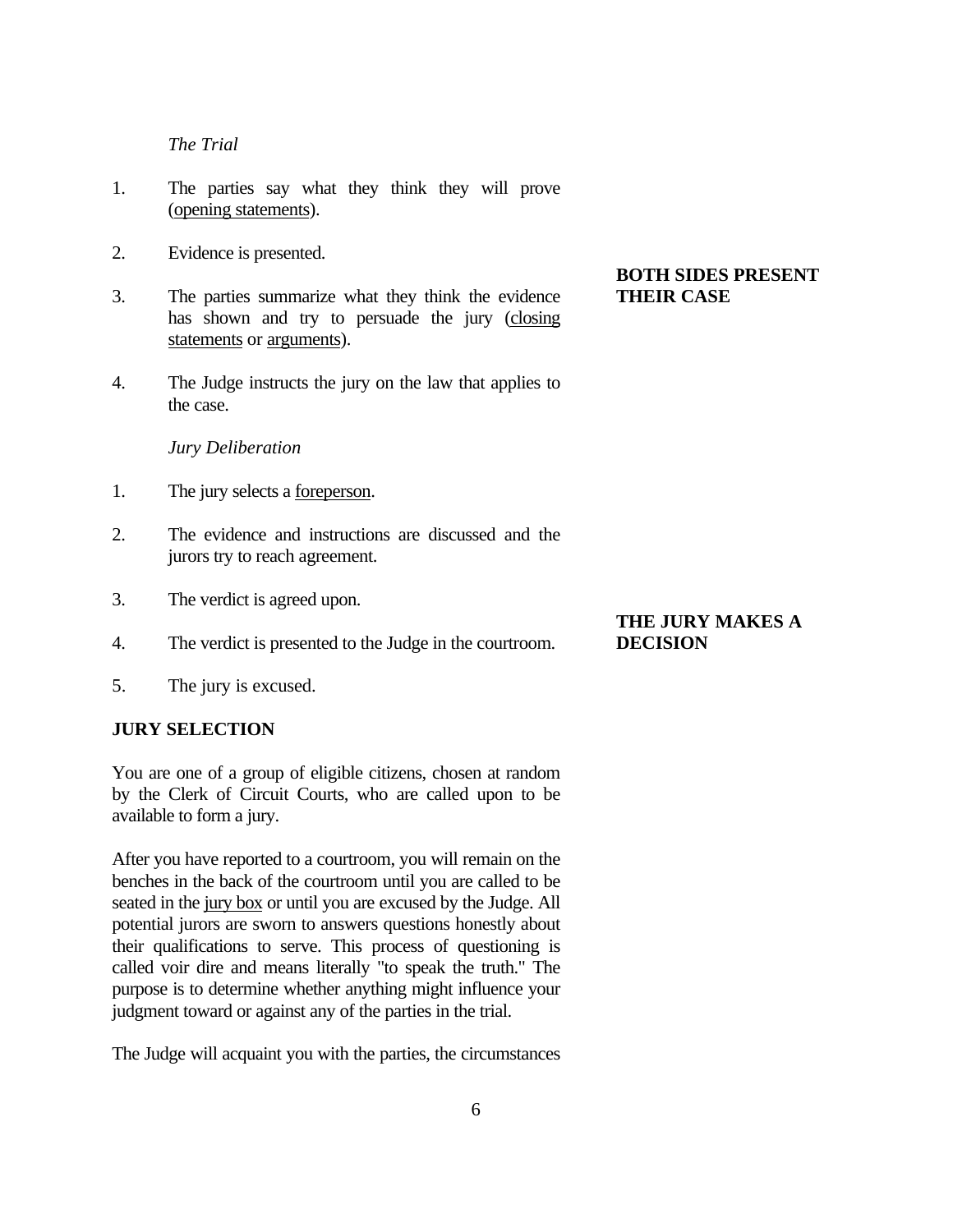of the case, and possibly some of the witnesses. The Judge will ask the jurors some questions to learn whether there are legal reasons to excuse a particular person from service as a juror. Some questions might be: Do you know any of the parties involved in the case? Do you know anything about this case from personal observation or by reading about the case in the newspaper or by hearing about it on television or radio? Do you know of any reasons why you would not be an impartial juror? Is there any reason you could not serve for the whole trial? The Judge may decide whether it is absolutely necessary to excuse any jurors who are not or who appear not to be impartial (challenge for cause).

Next the parties have the chance to question individual jurors. These questions may inquire into your background, experiences, and beliefs. Sometimes it may seem to you that these questions are very personal. You should not be embarrassed or offended. An attorney has a duty to ask questions to learn which jurors will provide their clients with the fairest decision. You should answer all questions honestly. In some specific cases prospective jurors may be sent a separate, very detailed questionnaire prior to the actual voir dire. The parties will ask for clarification of any of your responses which they think may affect your ability to decide the issues of the case in an impartial manner. The Judge will see to it that the parties ask only questions that are appropriate and necessary.

A party may ask that a juror be excused for cause, and the Judge will then determine whether the reason is sufficient. There is no limit on the number of these types of challenges. A party may also ask to excuse a limited number of jurors without stating any reason (peremptory challenge). The party or lawyer may wish to have a jury with particular characteristics, education, or occupational experiences.

If you are excused, you should not be offended. No reflection on integrity or ability is intended. The right to challenge potential jurors is simply a part of our justice system which allows the parties some control over which jurors will decide their case.

When the required number of jurors has been chosen, the jury panel is sworn to fairly and impartially decide the case at issue.

#### **TO SPEAK THE TRUTH**

## **THE JUDGE QUESTIONS THE JURY**

## **THE PARTIES QUESTION THE JURY**

## **JURORS CAN BE EXCUSED WITHOUT A REASON**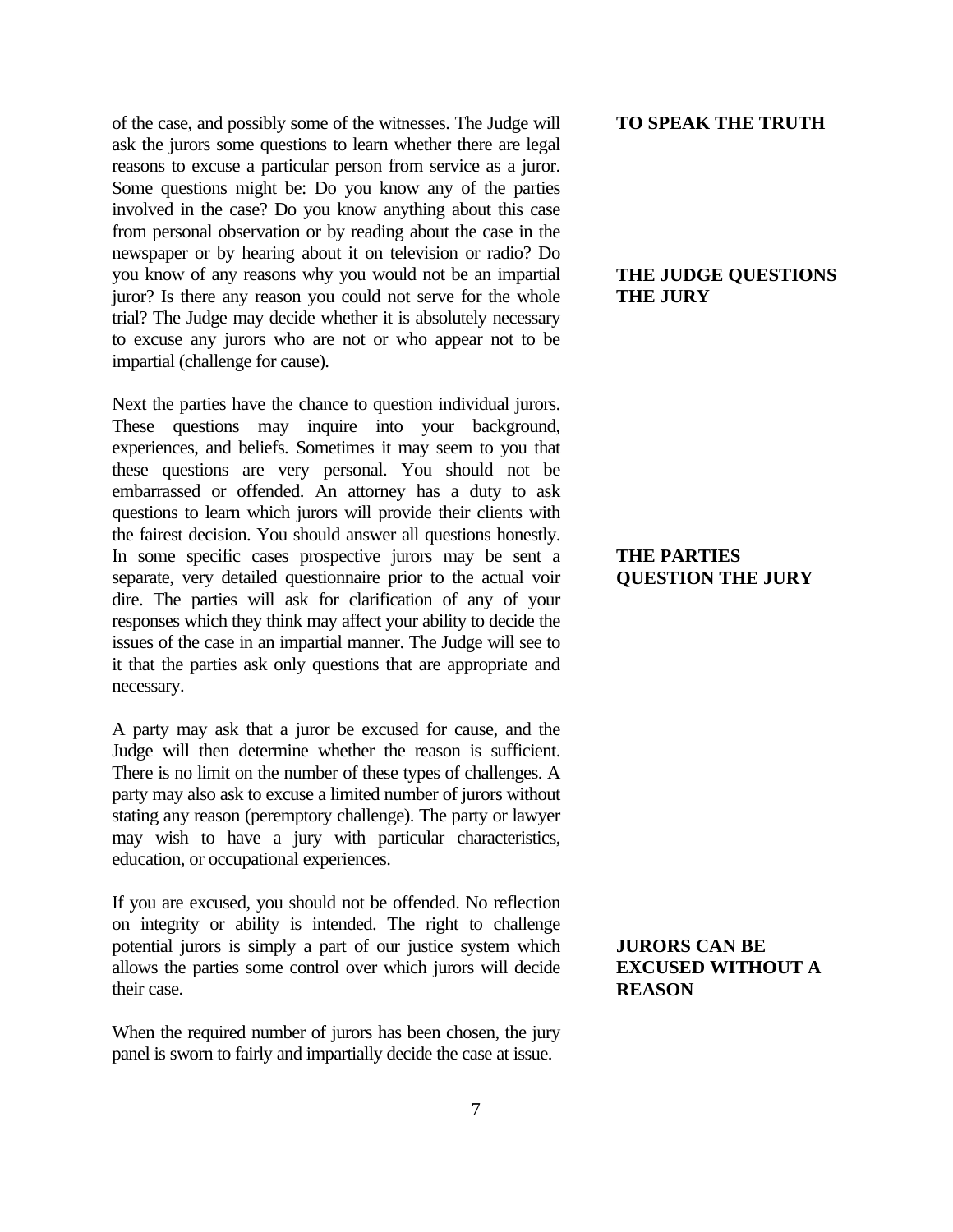## **THE TRIAL**

After the jury has been sworn in, the Judge will determine if you may take notes during the proceedings. If you are permitted to take notes, they should not interfere with your concentration or observation of court proceedings. When you are reviewing your notes, remember that they are not evidence. They should be used only to help you to remember your interpretation of facts presented during the trial. All notes will be collected and destroyed at the conclusion of the trial.

All trials follow a general order of events, and the role of the jury is similar in all trials. First, the parties or attorneys will usually describe in some detail the evidence they will offer. These descriptions are called opening statements. Usually the plaintiff goes first, and the defendant next. You should remember that these statements are not evidence, but are only explanations of what each side claims.

Perhaps the most technical aspect of the jury trial is the presentation of evidence. Volumes of books have been written on the subject, and it would be impossible for this handbook to provide anything more than the bare basics. Essentially, anything which tends to prove or disprove a claim about the facts is called relevant evidence. Evidence may be an exhibit (something in writing, or a photograph, or an object such as a weapon) or testimony (the verbal answers to questions or other sworn statements of witnesses).

The rules of evidence permit the jury to consider only information that is directly applicable to the issues in the case. The jury will see and hear many things that are *not* evidence (opening statements and lawyer's objections, for example). The Judge will make sure that the jury knows what the evidence is in a particular case and will permit only proper questions, actions, and statements to be presented to the jury. Sometimes the Judge may strike part of the testimony, meaning that you should not consider that part of the testimony in any way when making your decision.

Once the actual trial begins, the plaintiff or attorney normally calls witnesses first and asks questions to prove the facts from the plaintiff's point of view. The defendant or attorney may also

## **THE FINAL JURY PANEL IS SELECTED**

#### **NOTE-TAKING**

## **OPENING STATEMENTS**

#### **EVIDENCE**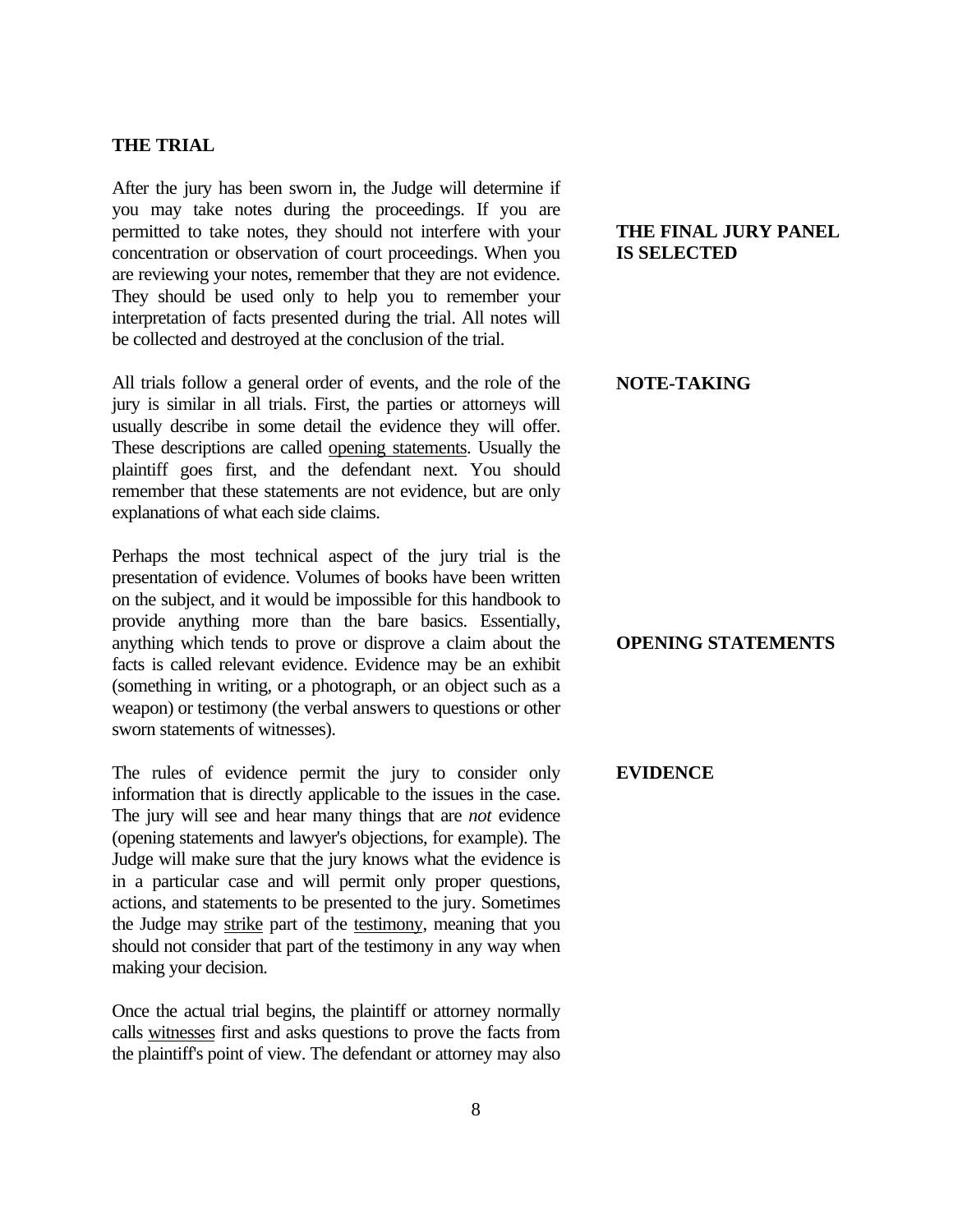question the plaintiff's witnesses to test the truth and accuracy of the witnesses' earlier testimony. This process of questioning by the opposing party is called cross-examination.

Occasionally one party may object to an action or question by the opposing party or to a statement made by the witness. A party has the right to object to any presentation which they believe is not proper. The Judge determines whether the objection has merit. If the Judge agrees that the action, question, or statement is not proper, the objection is sustained; if the Judge does not agree, then the objection is overruled. Objections by the parties or the ruling of the Judge should not cause you to be swayed for or against either side. The Judge will give you instructions, if necessary, whether information presented should be considered in making the jury's decision.

It is common during a trial for the parties to present motions or hold conferences with the Judge out of the hearing of the jury. These discussions are usually legal arguments which might tend to confuse or wrongly influence your decision. By excusing the jury or by holding the conference at the bench or in chambers, the Judge is making sure that you consider only that information it is appropriate for you to consider. Whatever the reason for these apparent delays, the Judge understands the inconvenience and annoyance caused by long delays and will try to keep these to a minimum.

When the plaintiff has completed the presentation of the plaintiff's evidence, the defendant may also call and question witnesses. These witnesses may also be cross-examined by the plaintiff. The Judge may permit the plaintiff to present additional evidence afterwards in rebuttal to disprove new information presented by the defendant.

After both sides have finished presenting their cases, each side will make a closing statement or closing argument in which they review and analyze the evidence and give their reasons why the facts support their viewpoint. Again, the closing statements are not evidence but are merely the viewpoints and opinions of the parties involved.

The Judge will explain to you the rules of law that apply to the case and explain the decisions you must make. These written instructions are based upon years of judicial experience and

## **THE QUESTIONING OF WITNESSES**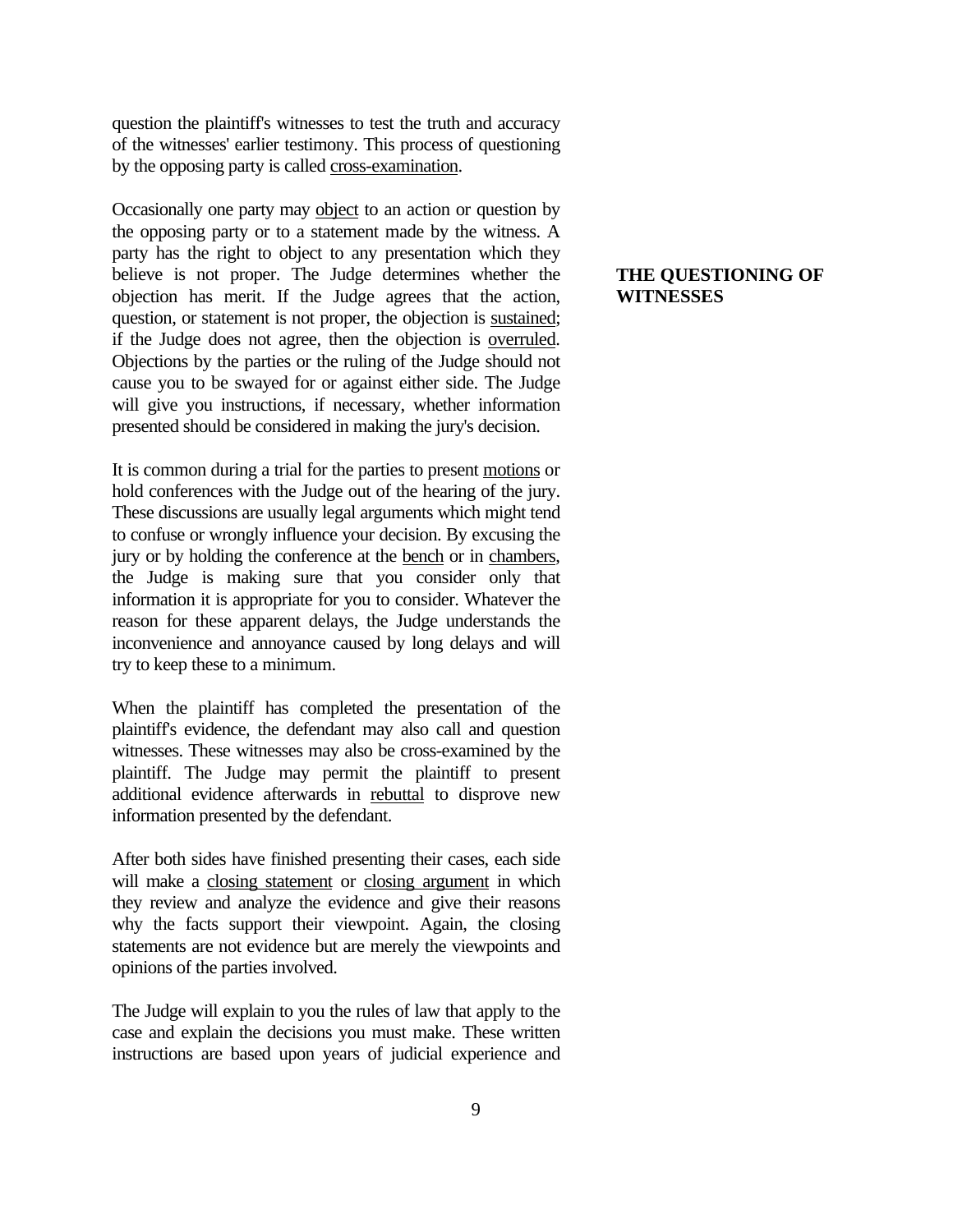many past cases throughout Wisconsin. You must accept and follow the rules of law as given to you by the Judge. You may disagree about the facts presented during the trial, but you may not allow any personal disagreement with the law to influence your decision.

#### **JURY DELIBERATION**

You and your fellow jurors will then be escorted to the jury room to discuss the case. First, you will select a foreperson, who acts as the moderator and discussion leader. The free and full exchange of opinions and information should be encouraged. Such discussion should be sensible and orderly. As a member of the jury, the foreperson has the same opportunity to express opinions as any other juror. But the foreperson's opinion should not be given any greater weight because they were expressed by the foreperson. The foreperson will also communicate any requests or questions on behalf of the jury in writing to the Judge and will report the final verdict to the Court.

You should fully and frankly give your views, and listen carefully to the comments of your fellow jurors. The deliberations should consider all evidence received in court and the instructions given to you by the Judge. You are not to rely upon any private sources of information, although it is assumed that you will use your own experiences, knowledge, and common sense in reaching your conclusions. Jury deliberation is not the place for emotions, prejudice, or sympathy, but rather for the calm review of the facts and the applicable law.

If you need further clarification about the instructions, the foreperson should ask the Judge in a written note to provide further assistance. The Judge will evaluate the question and determine if there is a need for the clarification. Occasionally, the jury will be brought back to the courtroom to receive the explanation or to hear the re-reading of testimony or instructions.

You should not hesitate to change your opinion, if your reasoning and judgment have changed, but no juror is required to vote against personal conscience. The jury should work together to reach a verdict.

**CLOSING STATEMENTS**

#### **JURY INSTRUCTIONS**

## **ACCEPT THE LAW**

#### **THE FOREPERSON**

## **SPEAK FREELY BUT LISTEN TO OTHERS**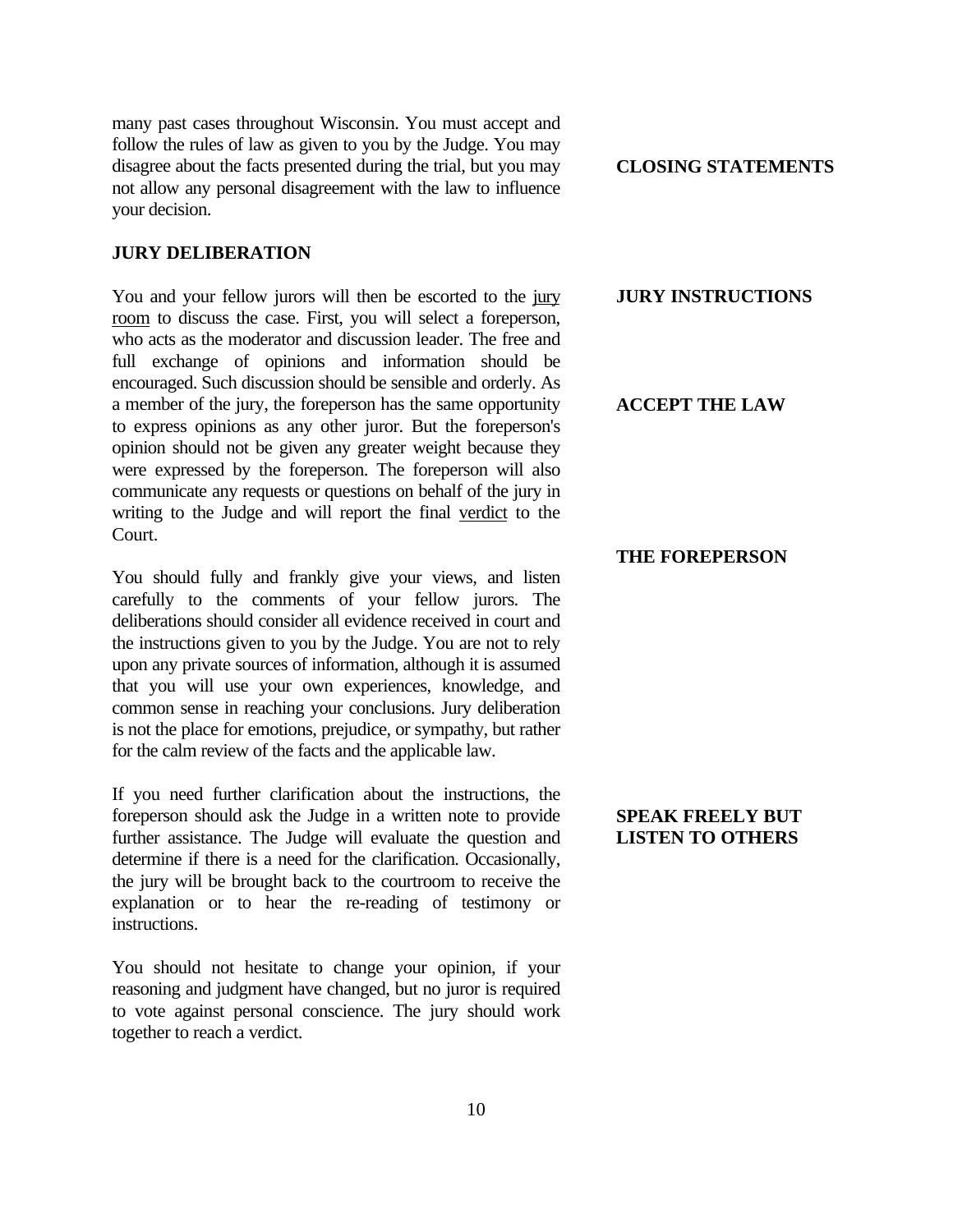Each question on the verdict must be answered separately and independently. You should not speculate on the legal results of any item. The verdict is your final decision.

The foreperson will then present the verdict to the Court. The parties have the right to ask you individually if you agree or disagree with the verdict reported to the Court (poll the jury).

Now that you have completed your responsibilities, the Judge will discharge you. Then and only then may you discuss the case with other people. However, unless there was a polling of the jury, you have no obligation to reveal your vote or your justification for that decision. In cases which have received extensive public attention you may be approached by members of the news media with questions about the case and jury deliberations. Unless there is a specific prohibition given to you by the Judge, you may respond to these questions, but you are under no obligation to do so. You should be careful, however, not to disclose the names or opinions of other jurors and respect their own desire for privacy.

After you have completely finished jury duty, you may be asked to fill out an exit questionnaire. This is an opportunity for you to express your opinions about your jury experience and how the system might be improved. Your cooperation and input are invaluable to the judicial system, and your honest evaluation is appreciated.

## **YOUR DUTY AS A JUROR**

As a juror you are in a position of responsibility and expected to conduct yourself in such a way that no one may question your impartiality and integrity. From the time you are summoned as a juror until the time you are discharged by the Judge there are some basic rules to follow:

- 1. LISTEN CAREFULLY AND OBSERVE: You will base your decision on the evidence presented to you.
- 2. KEEP AN OPEN MIND: Do not form hasty conclusions or opinions. Each party has spent considerable time and money in preparing the case presented to you. You would want others to allow you to fully explain your arguments on a subject; allow the

## **THE VERDICT IS PRESENTED**

## **THE JURY IS DISCHARGED**

## **RESPECT THE PRIVACY OF OTHER JURORS**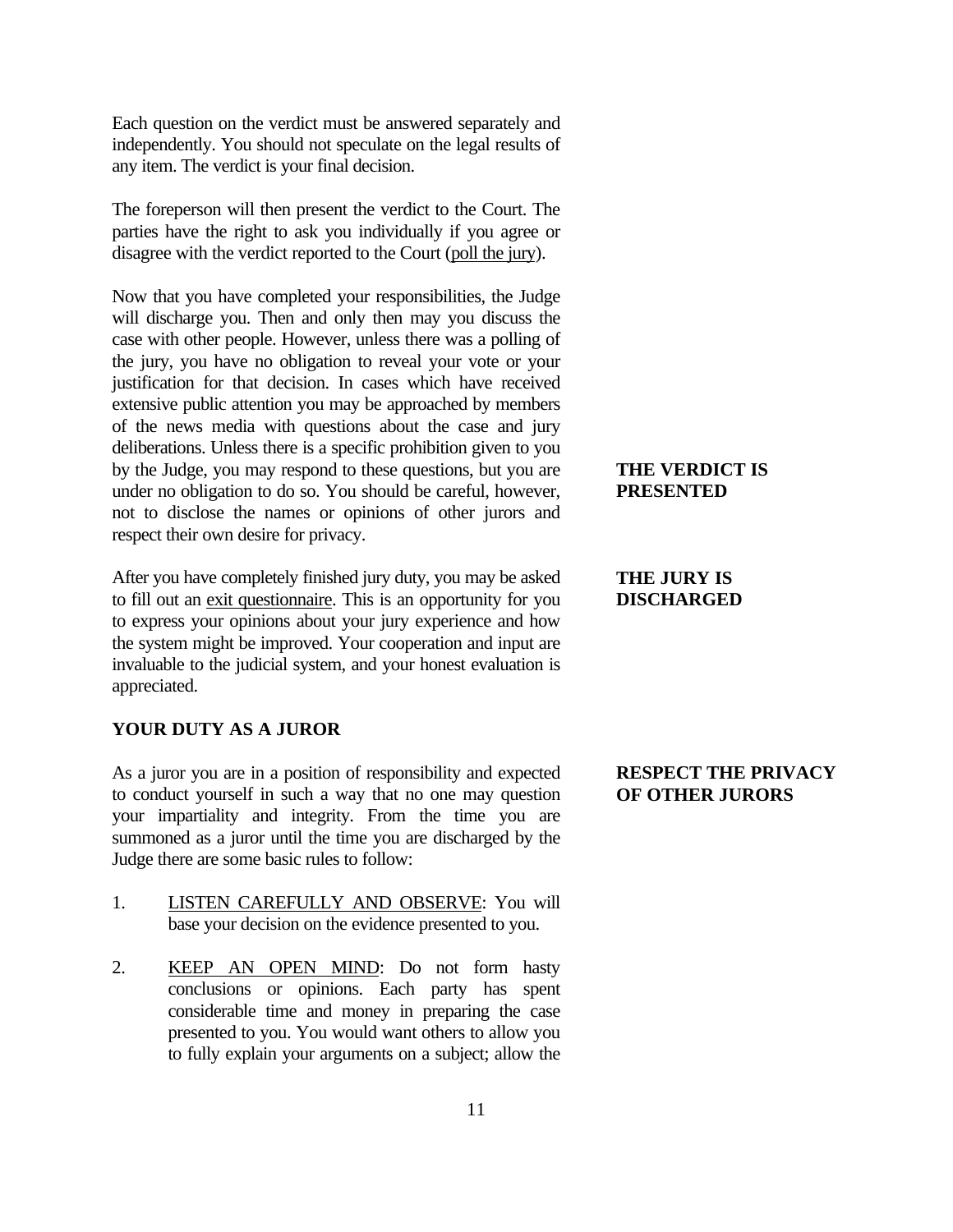parties that same courtesy.

- 3. CONTROL YOUR EMOTIONS: You may be confronted with exhibits or testimony which makes you uncomfortable. Be prepared. You should not show any visual or audible expressions that you have been affected.
- 4. DO NOT DISCUSS THE CASE: During the trial, you should not talk about the case to anyone, including other jurors. Outside discussions could cause you to form conclusions before all the evidence has been presented.
- 5. DO NOT READ, VIEW OR LISTEN TO MEDIA ACCOUNTS: Newspaper, radio or television reports might present a biased or unbalanced view of the case. Such accounts might then influence your future evaluation of the facts of the case.
- 6. DO NOT TALK WITH ANYONE RELATED TO THE CASE: You should not talk at all to the lawyers, parties, witnesses, or anyone connected to the case. This might be perceived as an attempt to influence your verdict.
- 7. DO NOT INVESTIGATE THE CASE ON YOUR OWN: If the Judge determines that an inspection of the scene or premises involved in a case is appropriate, the Judge will arrange for the jury as a whole to make this inspection, accompanied by the court officials and parties involved.
- 8. REPORT ANY PROBLEMS TO THE COURT: If you become aware of anything that causes you concern, whether inside or outside the courtroom, the Judge should be made aware of it. Report your concern to the bailiff or court clerk outside of the hearing of other jurors. Do not discuss the matter with other jurors, so that the minds of other jurors will not be influenced if the problem is significant.
- 9. REPORT EMERGENCIES TO THE COURT: If an emergency or illness affects your jury service during a

## **TEN RULES FOR A JUROR**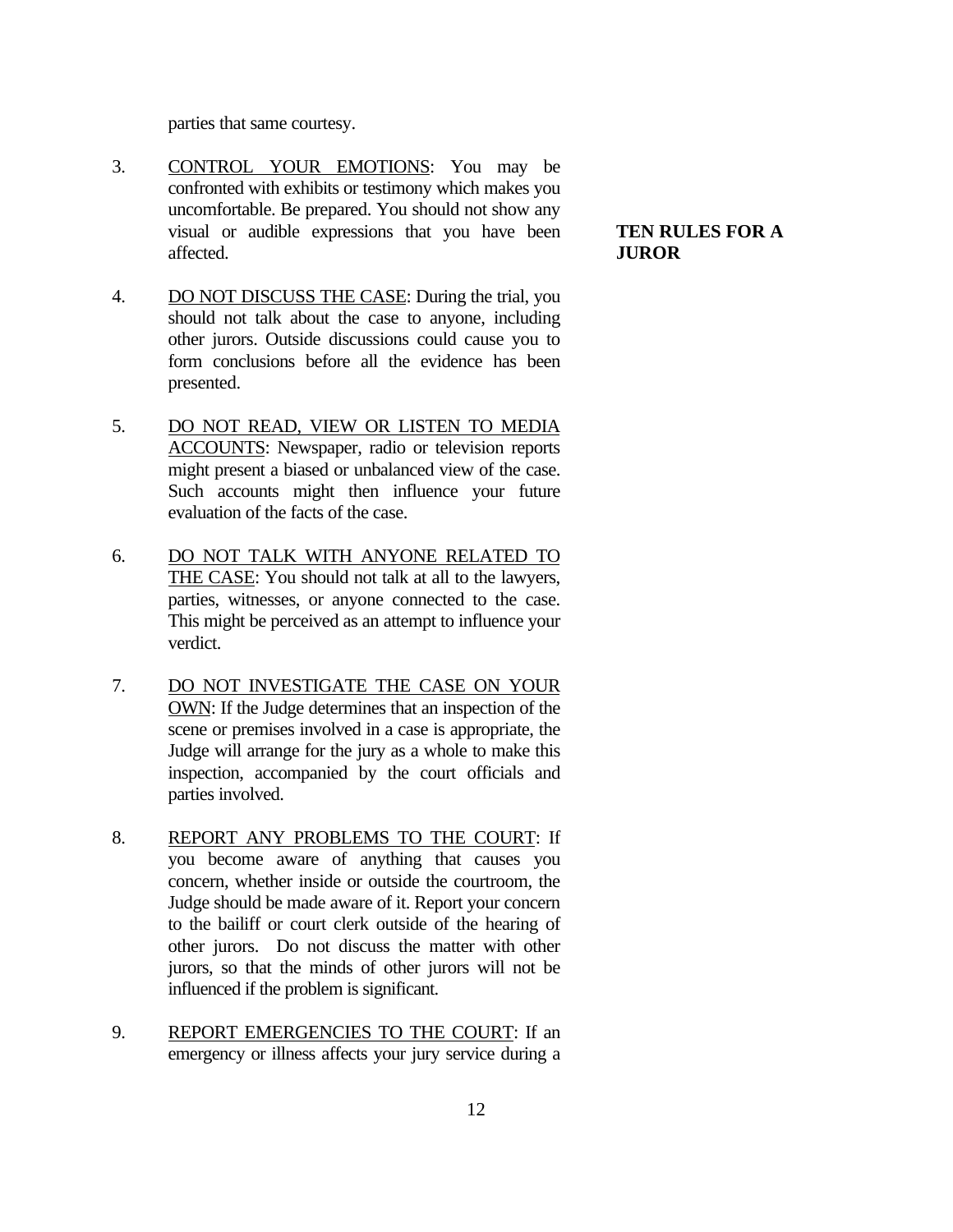trial, inform the bailiff or court clerk.

10. BE ON TIME FOR COURT: Since each juror must hear all the evidence, tardiness causes delay and wastes the time of all involved

The most important qualifications of a juror are fairness and impartiality. You must lay aside all bias and prejudice. You are the foundation of our judicial system, and your actions and decision should reflect this important role.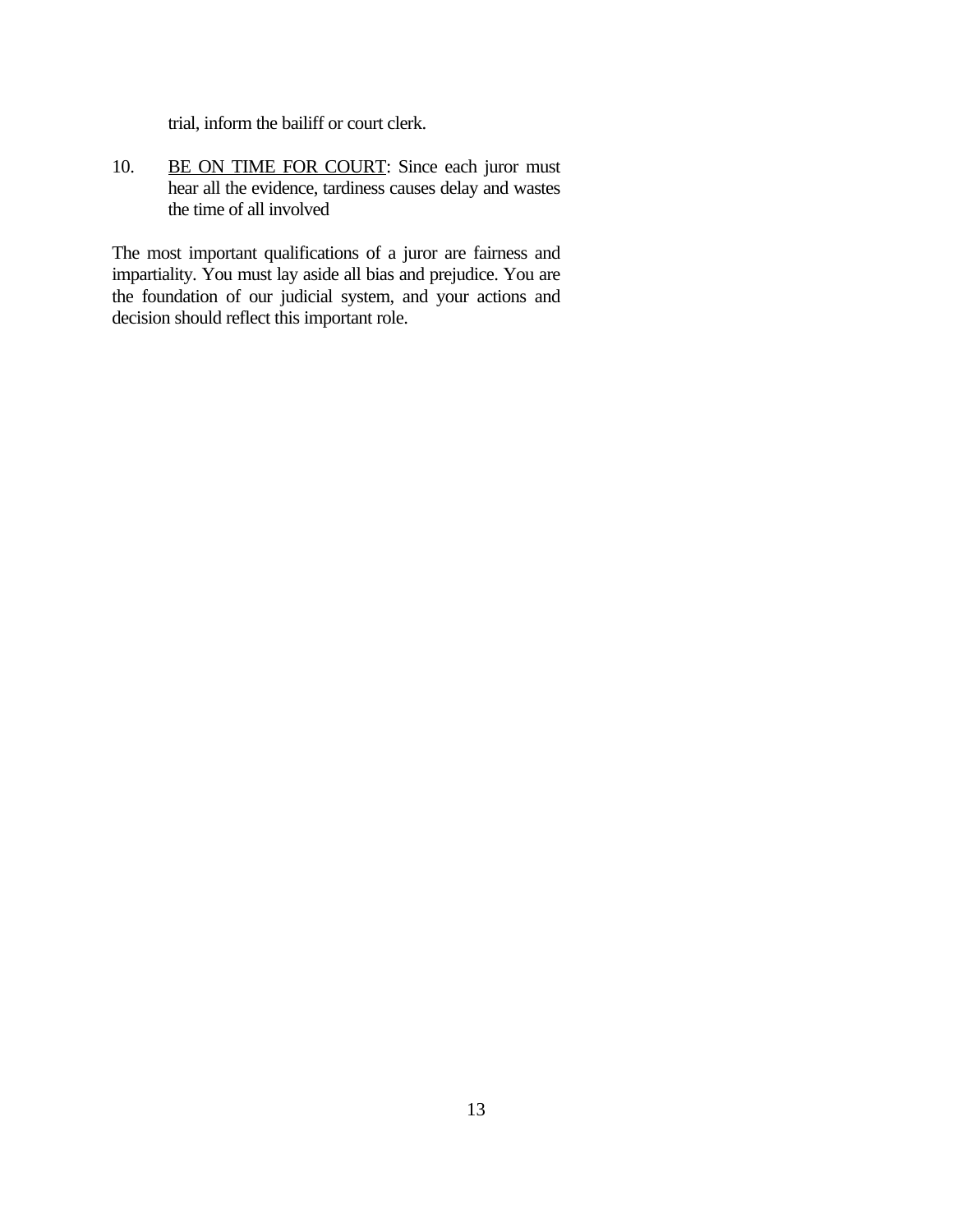## **DEFINITIONS**

| answer:              | The legal document filed by the defendant in response to a lawsuit by the plaintiff.                                                                                                                |
|----------------------|-----------------------------------------------------------------------------------------------------------------------------------------------------------------------------------------------------|
| bench:               | The desk in the courtroom occupied by the Judge; more broadly, the court<br>itself.                                                                                                                 |
| challenge for cause: | Excuse or discharge of a juror by the Judge for a reason required or permitted<br>by law.                                                                                                           |
| charge or count:     | Each specific accusation against the defendant.                                                                                                                                                     |
| civil case:          | The lawsuit among private parties for determination, enforcement, and/or<br>protection of a right, or for the correction and/or prevention of a wrong.                                              |
| closing statement or |                                                                                                                                                                                                     |
| closing argument:    | The summary of the facts and their interpretation of the law by the opposing<br>parties at the end of the trial for purpose of persuading the jury to their point of<br>view.                       |
| complaint or suit:   | The legal document filed by the plaintiff to start a lawsuit and make a claim<br>against the defendant in a civil action or to specify each accusation against a<br>defendant in a criminal action. |
| counterclaim:        | The legal document filed by the defendant to make a claim against the plaintiff<br>in a civil action.                                                                                               |
| criminal case:       | The action or suit by a government to penalize a violation of the criminal laws.                                                                                                                    |
| cross-examination:   | The questioning of a witness in a trial by a party who did not call the witness to<br>testify.                                                                                                      |
| defendant:           | The person or organization that has a lawsuit brought against it or who has<br>been charged with a violation of the criminal laws.                                                                  |
| evidence:            | The proof presented in the form of sworn testimony and exhibits.                                                                                                                                    |
| exhibit:             | A paper, document, or other object presented to a court during the trial.                                                                                                                           |
| exit questionnaire:  | A written questionnaire to obtain information from the juror for a juror to<br>complete after the jury duty is over.                                                                                |
| foreperson:          | The juror selected by the jurors to organize and lead their discussion.                                                                                                                             |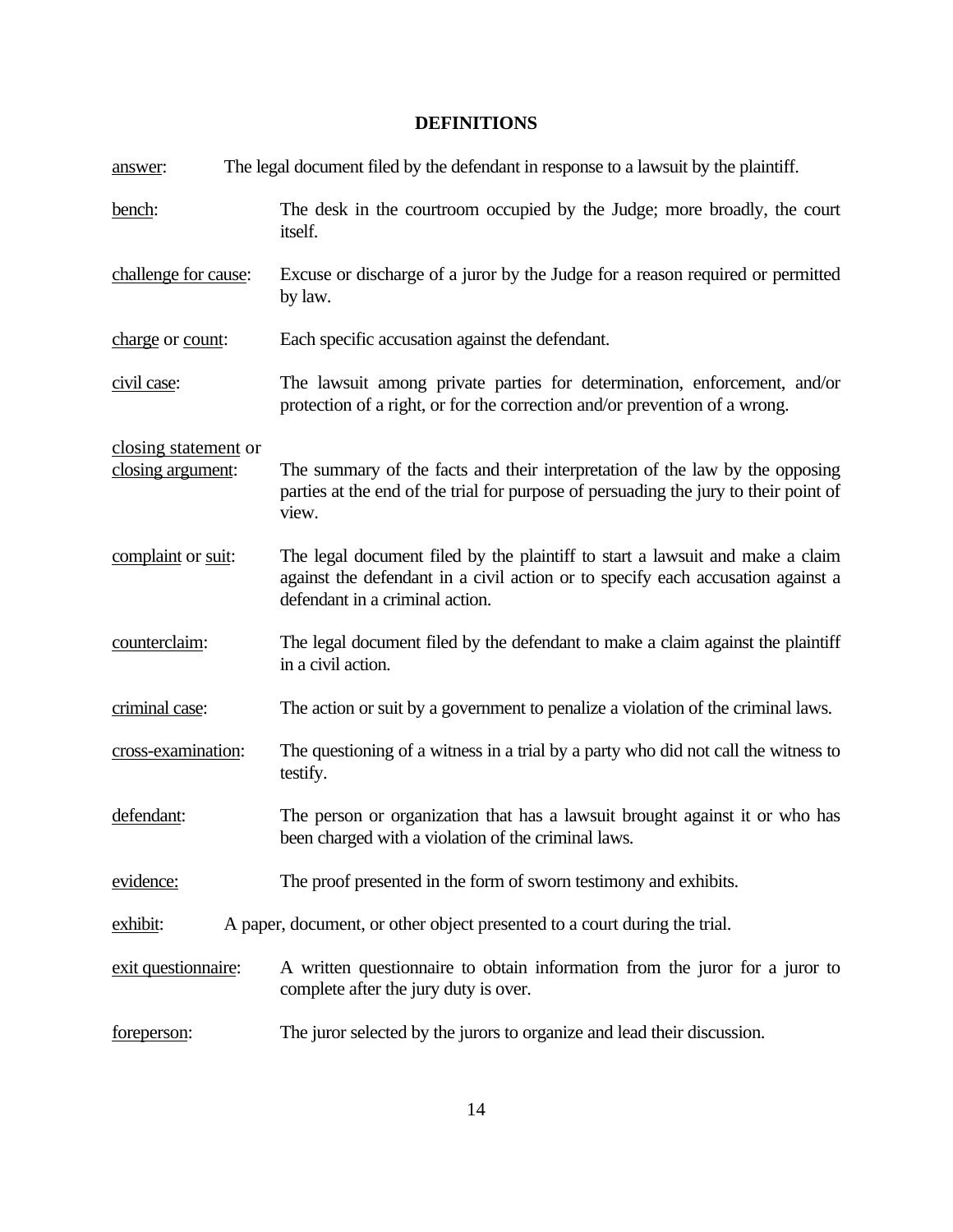| chambers:                                             | The private office of the Judge.                                                                                                                    |  |
|-------------------------------------------------------|-----------------------------------------------------------------------------------------------------------------------------------------------------|--|
| <u>jury box:</u>                                      | The seats in the courtroom where the jury sits during a trial.                                                                                      |  |
| jury panel:                                           | The group of people participating as jurors in the trial of a case.                                                                                 |  |
| jury room:                                            | The room where jurors may assemble and where the panel deliberates at the<br>end of the presentation of evidence.                                   |  |
| jury trials:                                          | A trial where a jury listens to conflicting evidence and makes the final decision<br>using rules given by the Judge.                                |  |
| A request to the Judge to order something.<br>motion: |                                                                                                                                                     |  |
| object:                                               | To oppose a statement or procedure in court.                                                                                                        |  |
| one day/one trial:                                    | A jury service system where a prospective juror is required to be available to<br>serve one day or the full length of a trial, whichever is longer. |  |
| opening statements:                                   | The presentation by each party of the facts they expect to present.                                                                                 |  |
| overruled:                                            | To decide against the objection of a party.                                                                                                         |  |
| parties:                                              | The plaintiff and defendant in a case.                                                                                                              |  |
|                                                       | peremptory challenge: The right of the parties to excuse a limited number of prospective jurors<br>without giving a reason.                         |  |
| plaintiff:                                            | The person or organization who starts a lawsuit in a civil case or brings charges<br>of criminal violations.                                        |  |
| poll the jury:                                        | When the jurors are asked individually whether they agree with the verdict<br>presented to the court.                                               |  |
| rebuttal:                                             | The presentation of additional evidence to show the testimony of a witness is<br>not true.                                                          |  |
| strike testimony:                                     | The elimination of testimony which is not to be considered by the court or jury<br>in making a decision.                                            |  |
| summoned:                                             | To receive an official letter or notice that citizens are required to make<br>themselves available for jury service for a specific period of time.  |  |
| sustained:                                            | To decide in favor of an objection of a party.                                                                                                      |  |